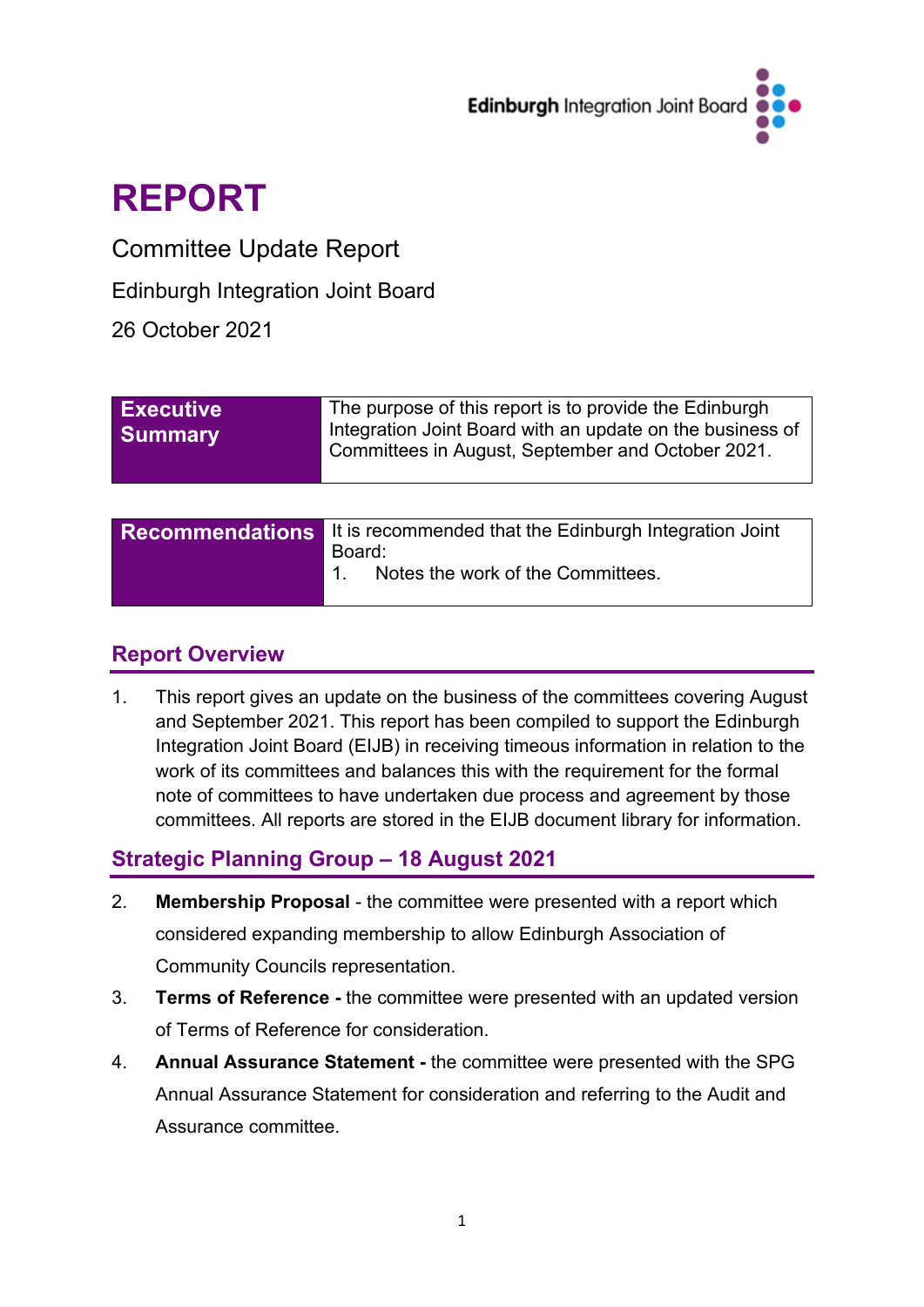

- 5. **JSNA –** the committee were provided with an update report and considered another topic om population health and inequalities for consideration.
- 6. **Draft Strategic Plan –** the committee were provided with a working draft of the EIJB Strategic Plan 2022-2025.
- 7. **Situational Update on Climate Change –** the committee were provided with a verbal update on Climate Change.

## **Audit and Assurance Committee – 20 August 2021**

- 8. **Annual Cycle of Business –** the committee were presented with an updated version of the Annual Cycle of Business.
- 9. **Internal Audit Annual Opinion –** the committee were presented with Internal Audit Annual Opinion for the EIJB as of 31 March 2021.
- 10. **Annual Assurance Statements -** the committee considered the Annual Assurance Statements for the following committees, Clinical and Care Governance, Futures, Performance and Delivery and the Strategic Planning Group.
- 11. **Records Management Plan -** the committee were provided with a revised EIJB Record Management Plan for consideration.

#### **Performance and Delivery Committee - 13 October 2021**

- 12. **Finance Update –** the committee were provided with a report on the financial performance of delegated services for the first 5 months of the financial year.
- *13.* **Savings and Recovery Programme Update –** the committee were provided with an update on the position of the 21/22 Savings and Recovery Programme. When considering the report, members expressed concern over the very complex and inter-dependent savings for policy development and purchasing, recognising that these will not be achieved in full this year.
- 14. **Set-Aside Services –** the committee were provided with information on setaside services.
- 15. **Health and Social Care Grant Programme Evaluation –** the committee were provided with an overview of the activities through the Health and Social Care Grant Programme for 2020/21